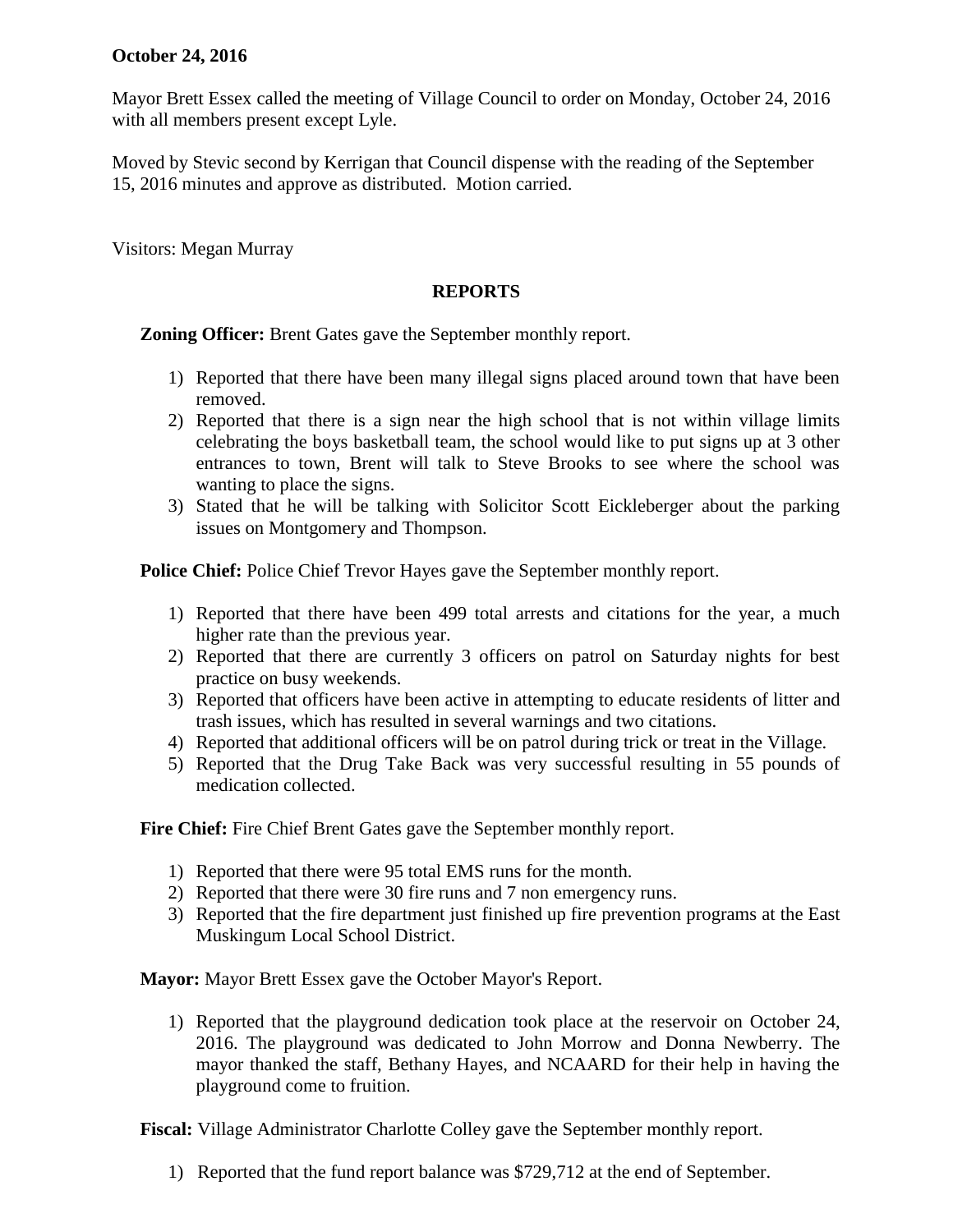- 2) Reported that revenue for the month came from the school resource officer contract money from the EMSD, the water/sewer billing month, and the EMS revenue increasing.
- 3) Expenses included paving, financial audit fees, and worker's compensation.
- 4) Reported that the water/sewer billing is now available online and has been well received.

**Village Administrator:** Village Administrator Charlotte Colley gave the October monthly report.

- Water Production for October  $-8,456,100$  gallons
- Wastewater Flows for October–7,487,800 gallons
- 1) Reported a siphon line from the Upper Reservoir to the Lower Reservoir is now operational. Previously the Village had to rely on a pump, which will continue to be used as a backup. This will allow the Village to save money and time.
- 2) Reported that the Village Water System has been cleared for reduced microcystin testing until April 2017.
- 3) Reported that the Water Treatment Plant received a Water Fluoridation Quality award for 2015.
- 4) Reported that the Operations Department repaired a sewer lateral break on West Main Street and a water line break on East Main Street.
- 5) Reported that the results of the income survey showed that New Concord households are 61.2% low to moderate income, which will qualify the Village to apply for various federal and state grants.
- 6) Reported that Brennstuhl Construction Company has taken Cherry Lane down to the base and has begun rebuilding the roadway. There were 2 unanticipated change orders that were required before the crew could begin rebuilding the roadway, as the drive aprons of 2 residences needed to be adjusted in order to straighten Cherry Lane. The Village and the property owners split the cost of these repairs.
- 7) Advised council that Boy Scout Troop 510 has requested to do a service project replacing the Upper Reservoir bridge. They have received telephone poles from Guernsey-Muskingum and support with labor needs from college students as well as the scouts themselves. They have a cost of \$906 for materials from Lowe's needed to finish the bridge.
- 8) Dickson made a motion, Kokovich seconded to authorize the project to begin using the free materials and to look into additional funding and/or resume the project in the spring, motion passes.

**Finance Committee:** Kokovich reported that the committee met Wednesday, September 28.

- 1) Committee recommends passage of Resolution 10-16-2, which would allow for a contract with the lowest and best bid for the West Main Street sewer line replacement.
- 2) Committee recommends passage of Resolution 10-16-1, which would authorize a contract with the Walter H. Drane Company to codify all pertinent village codes and legislation.

**Infrastructure Committee:** Dickson reported the committee met Monday, October 10.

- 1) Reported that committee has been working on tree removal requests that are in the tree line.
- 2) Reported that trees have been delivered to Evergreen Village to be planted.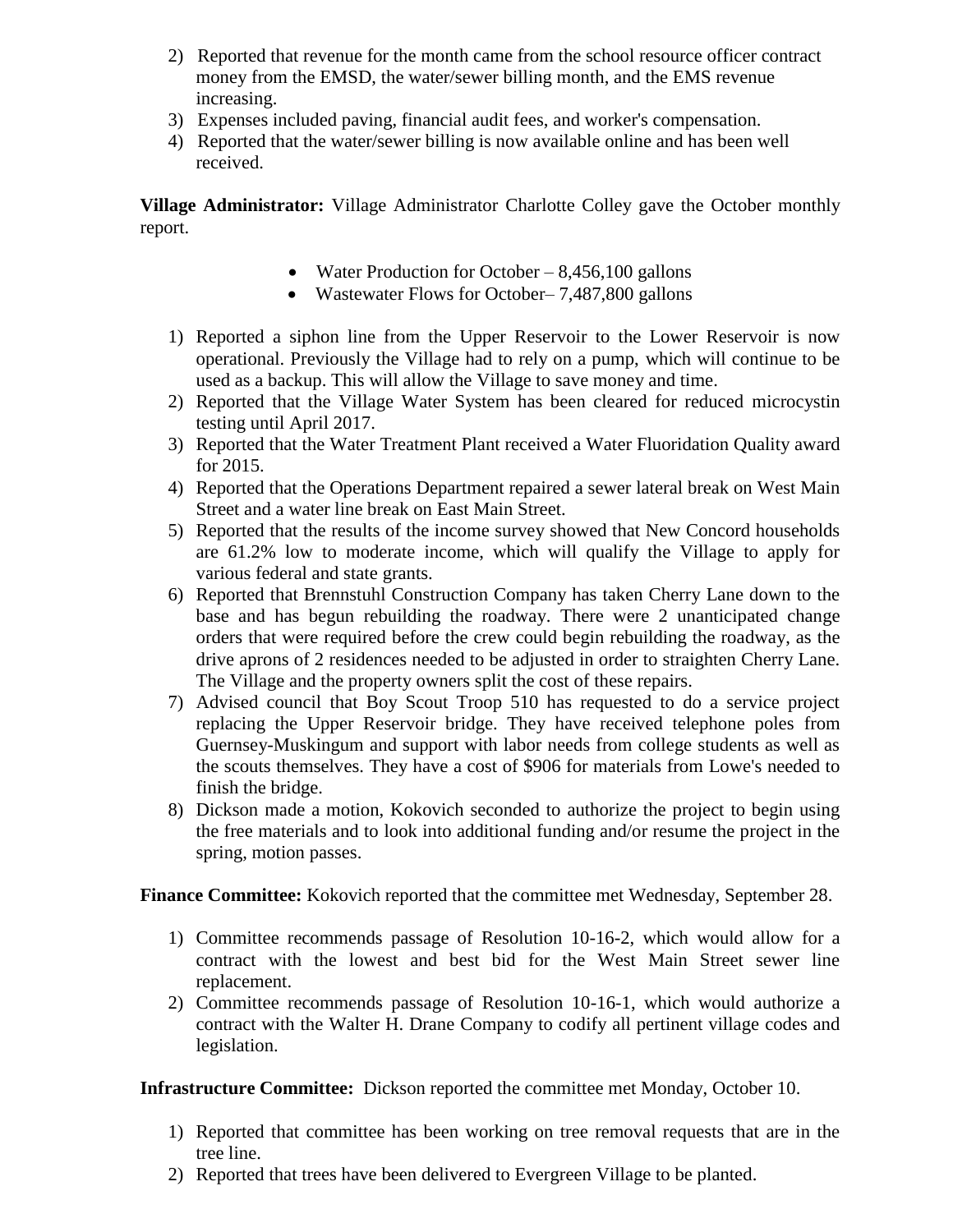- 3) Reported that the Village is working on recertification for the Tree City program.
- 4) Reported that they have met with the home owner of the properties on Shadyside Drive to discuss the sewer line extension and are working together to try to find the best option.

**Safety Committee:** Dickson reported that the committee Monday, October 10.

1) Committee discussed the mission statement for the police department, along with the need for extra foot patrols and what can be done in regard to the noise ordinance. Baier requested that the committee be kept up to date on trainings that the officers go through.

**Policy Committee:** Kerrigan reported that the committee has not met prior to meeting.

**1)** Committee is looking into some septic systems that are leaking and have spoken to Union Township leaders about plans going forward.

## **OLD BUSINESS**

Moved by Dickson Seconded by Stevic **Ordinance G-10-16-1,** an ordinance vacating a Village alley as described herein, Final Reading.

| Kokovich             | yea | Baier    | yea    |  |
|----------------------|-----|----------|--------|--|
| <b>Stevic</b>        | yea | Lyle     | absent |  |
| Dickson              | yea | Kerrigan | yea    |  |
| <b>Motion Passes</b> |     |          |        |  |

Moved by Kerrigan Seconded by Dickson **Ordinance K-10-16-1,** an ordinance amending ordinance K-5-94-2 known as the Zoning Ordinance and Zoning Map of the Village of New Concord, Final Reading.

| Kokovich             | vea | Baier    | yea    |  |
|----------------------|-----|----------|--------|--|
| Stevic               | vea | Lyle     | absent |  |
| Dickson              | vea | Kerrigan | yea    |  |
| <b>Motion Passes</b> |     |          |        |  |

## **NEW BUSINESS**

Moved by Stevic Seconded by Kerrigan **Ordinance D-12-16-1,** an ordinance amending ordinance D-1-09-1 to increase water rates while suspending the annual 3% water rate increase during 2017 & 2018 and flatten the Village of New Concord's water rate structure, First Reading.

| Kokovich | vea | Baier    | yea    |
|----------|-----|----------|--------|
| Stevic   | yea | Lyle     | absent |
| Dickson  | vea | Kerrigan | vea    |

Motion Passes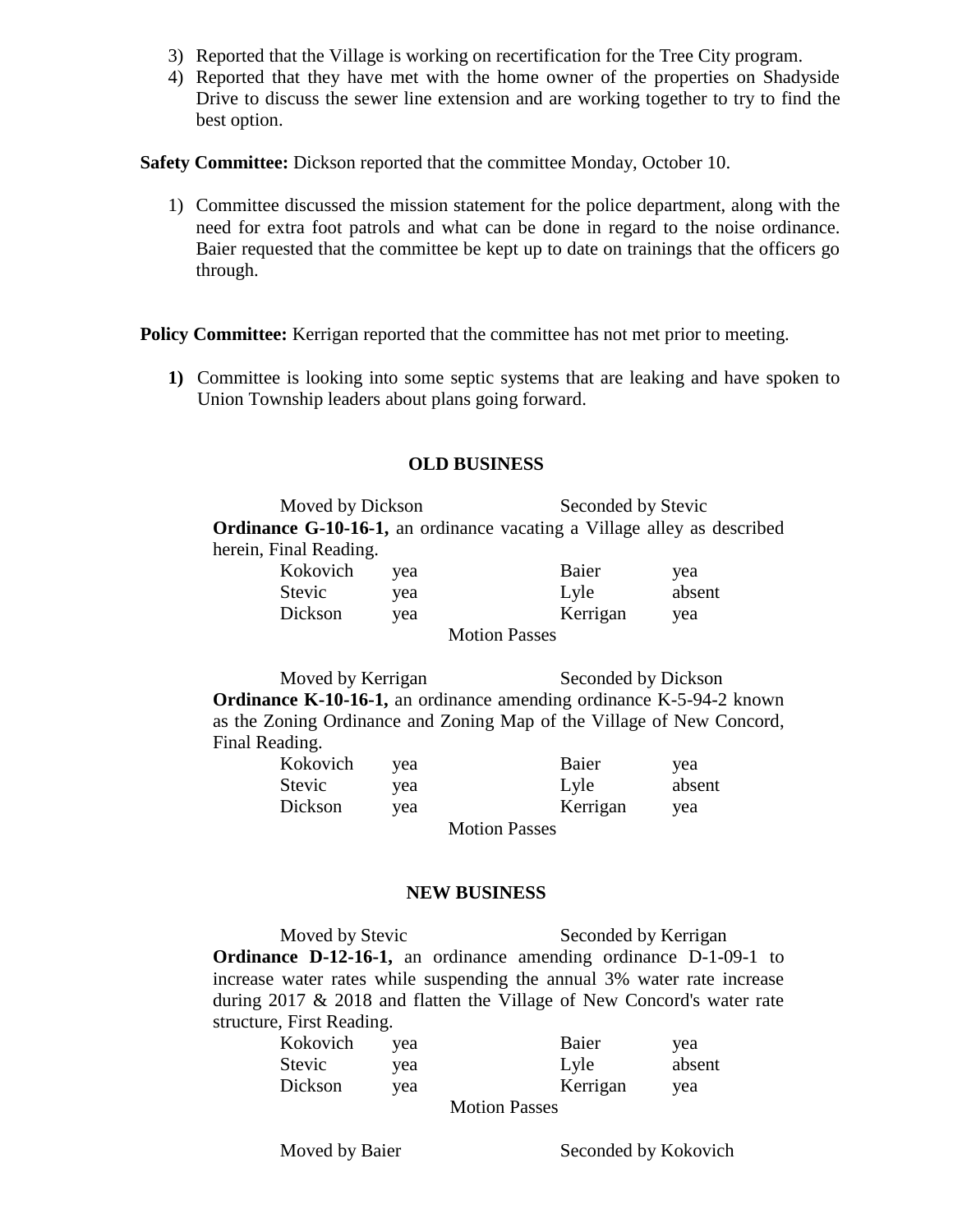**Resolution No. 10-16-1,** a resolution authorizing the Village Administrator to execute a contract with the Walter H. Drane Company to codify all pertinent Village codes and legislation and declaring an emergency.

| Kokovich | vea | Baier                | vea    |
|----------|-----|----------------------|--------|
| Stevic   | yea | Lyle                 | absent |
| Dickson  | vea | Kerrigan             | vea    |
|          |     | <b>Motion Passes</b> |        |

| Moved by Kokovich |     |                                                  | Seconded by Baier |  |
|-------------------|-----|--------------------------------------------------|-------------------|--|
|                   |     | That Resolution No. 10-16-1 be approved as read. |                   |  |
| Kokovich          | yea | Baier                                            | yea               |  |
| <b>Stevic</b>     | yea | Lyle                                             | absent            |  |
| Dickson           | yea | Kerrigan                                         | yea               |  |
|                   |     | <b>Motion Passes</b>                             |                   |  |

Moved by Kerrigan Seconded by Dickson **Resolution No. 10-16-2,** a resolution authorizing the Village Administrator to execute a contract with Messerschmidt Construction Company, LLC for the West Main Street sewer line replacement project District and declaring an emergency.

| Kokovich      | vea | Baier                | yea    |
|---------------|-----|----------------------|--------|
| <b>Stevic</b> | vea | Lyle                 | absent |
| Dickson       | vea | Kerrigan             | yea    |
|               |     | <b>Motion Passes</b> |        |

Moved by Dickson Seconded by Kerrigan That **Resolution No. 10-16-2** be approved as read.

| Kokovich | yea | Baier         | yea    |
|----------|-----|---------------|--------|
| Stevic   | yea | Lyle          | absent |
| Dickson  | vea | Kerrigan      | vea    |
|          |     | Motion Desses |        |

Motion Passes

Moved by Dickson Seconded by Stevic **Resolution No. 10-16-3,** a resolution authorizing the Village Administrator to issue an RFP to obtain financing for a police cruiser and declaring an emergency.

| Kokovich | vea | Baier                | yea    |
|----------|-----|----------------------|--------|
| Stevic   | yea | Lyle                 | absent |
| Dickson  | vea | Kerrigan             | yea    |
|          |     | <b>Motion Passes</b> |        |

| Moved by Stevic |     |                                                                                                                                                                                                                                                                                                                                                          | Seconded by Dickson |  |
|-----------------|-----|----------------------------------------------------------------------------------------------------------------------------------------------------------------------------------------------------------------------------------------------------------------------------------------------------------------------------------------------------------|---------------------|--|
|                 |     | That Resolution No. 10-16-3 be approved as read.                                                                                                                                                                                                                                                                                                         |                     |  |
| Kokovich        | yea | Baier                                                                                                                                                                                                                                                                                                                                                    | yea                 |  |
| <b>Stevic</b>   | yea | Lyle                                                                                                                                                                                                                                                                                                                                                     | absent              |  |
| Dickson         | yea | Kerrigan                                                                                                                                                                                                                                                                                                                                                 | yea                 |  |
|                 |     | $M_{\odot}$ $\ddot{\phantom{1}}$ and $\ddot{\phantom{1}}$ and $\ddot{\phantom{1}}$ and $\ddot{\phantom{1}}$ and $\ddot{\phantom{1}}$ and $\ddot{\phantom{1}}$ and $\ddot{\phantom{1}}$ and $\ddot{\phantom{1}}$ and $\ddot{\phantom{1}}$ and $\ddot{\phantom{1}}$ and $\ddot{\phantom{1}}$ and $\ddot{\phantom{1}}$ and $\ddot{\phantom{1}}$ and $\ddot$ |                     |  |

Motion Passes

**APPROVAL OF BILLS:** See list

Moved by Dickson, seconded by Baier that the bills be approved for payment. All voted yea. Motion carried. Bills list on file in the Clerk's office.